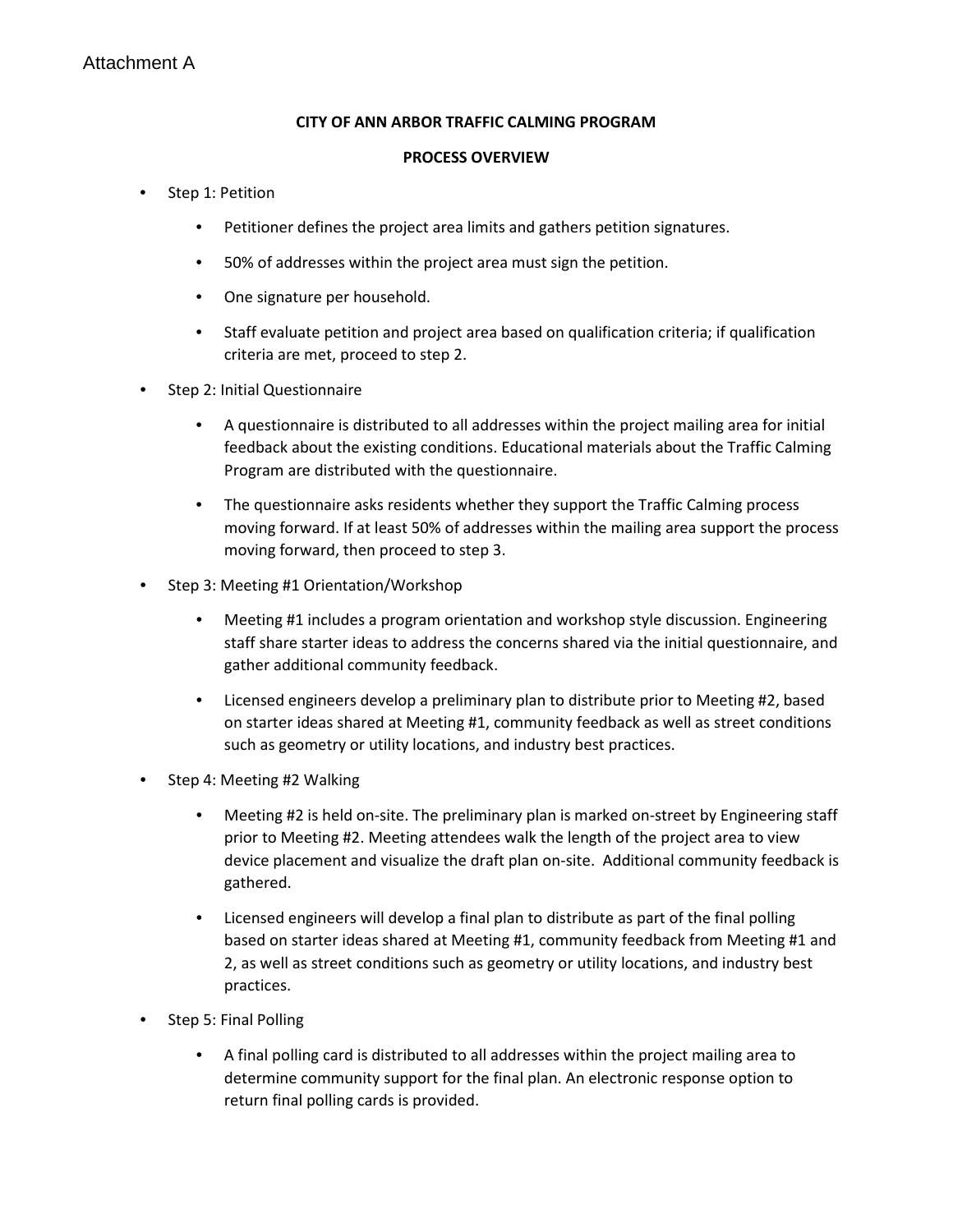• If greater than 50% of the returned final polling cards support the final plan, the plan moves forward for construction.

#### **Project Mailing Area Definition**

- Addresses adjacent to the defined project area and addresses 100 feet from where the project street intersects a local cross street.
- The property owner and current resident are included. Where one parcel includes multiple units, each unit will be included in the mailing list and invited to participate in final polling.
- Cul-de-sac properties within the project area notified for information only.
- Other corridor users welcome at public meetings.

#### **Community Role**

- Initiate request
- Build community support and interest
- Provide input about existing conditions and community preferences
- Establish an understanding of the Traffic Calming Program and options available
- Help inform plan development and the decision making process

#### **Staff Role**

- Evaluate petitions based on qualification criteria
- Conduct speed study
- Project area mailings and communications
- Gather community input
- Provide professional engineering expertise
- Develop plan taking community feedback into consideration
- Monitor project areas for demonstrated safety concerns. The following safety concerns could warrant consideration outside of the Traffic Calming Program<sup>[1](#page-1-0)</sup>: a documented crash pattern,

<span id="page-1-0"></span><sup>&</sup>lt;sup>1</sup> Separation from the Traffic Calming Program is necessary to clearly set the community expectation that decisions about addressing documented safety concerns will be made by professional engineering staff, City administration and/or City Council depending on the scale of the project. Public engagement and communications will be essential components; however, safety improvements must not be left entirely to community polling. Eligible funding sources for capital improvement projects and/or maintenance work associated with a safety concern could differ from the Traffic Calming Program funding.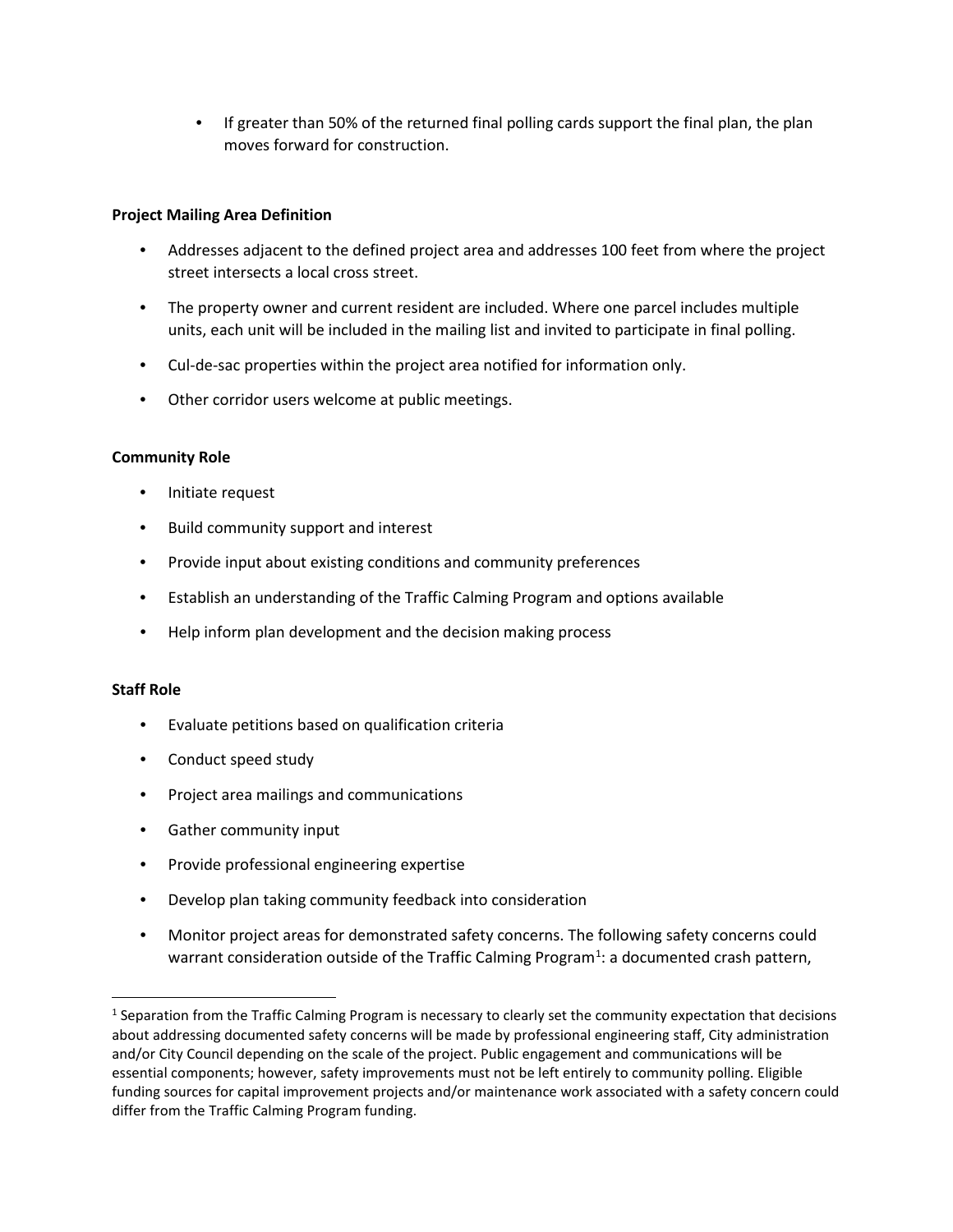critical sight distance problem, non-motorized travel need, and/or sensitive travel population (e.g., a primary route for elderly persons or children). The following process will be used when professional engineering staff determine presence of a documented safety concern within a Traffic Calming project area:

- Determine the appropriate public engagement strategy based on the scale of the project and using the City of Ann Arbor Community Engagement Toolkit.
- Notify the traffic calming project area: provide documentation of the safety concern and share next steps in the engagement strategy for the safety concern.
- Proceed with the remainder of the traffic calming project area, setting aside discussion of the safety concern location.

#### **Internal Engagement/Staff Coordination**

- **Engineering**
- Public Works
- Ann Arbor Fire Department (AAFD)
	- Traffic Calming projects shall not impact primary emergency routes.
	- International Fire Code: 503.3.4.1 Traffic calming devices: Traffic calming devices shall be prohibited unless approved by the fire code official.
- Ann Arbor Police Department (AAPD)
- Ann Arbor Area Transportation Authority (AAATA) and Ann Arbor Public Schools (AAPS)
	- Input needed when bus routes are present along the project area

#### **Program Objectives**

- Empower residents to make their neighborhood streets safer through a resident-driven process
- Improve the safety and convenience for pedestrians and cyclists by reducing the speed of vehicular traffic on local streets
- Use engineering best practices and stakeholder engagement to advance Vision Zero principles as adopted by City Council

#### **Miscellaneous Updates**

- Two year requirement before resubmittal for non-qualifying project areas
- "Local street" defined by National Functional Classification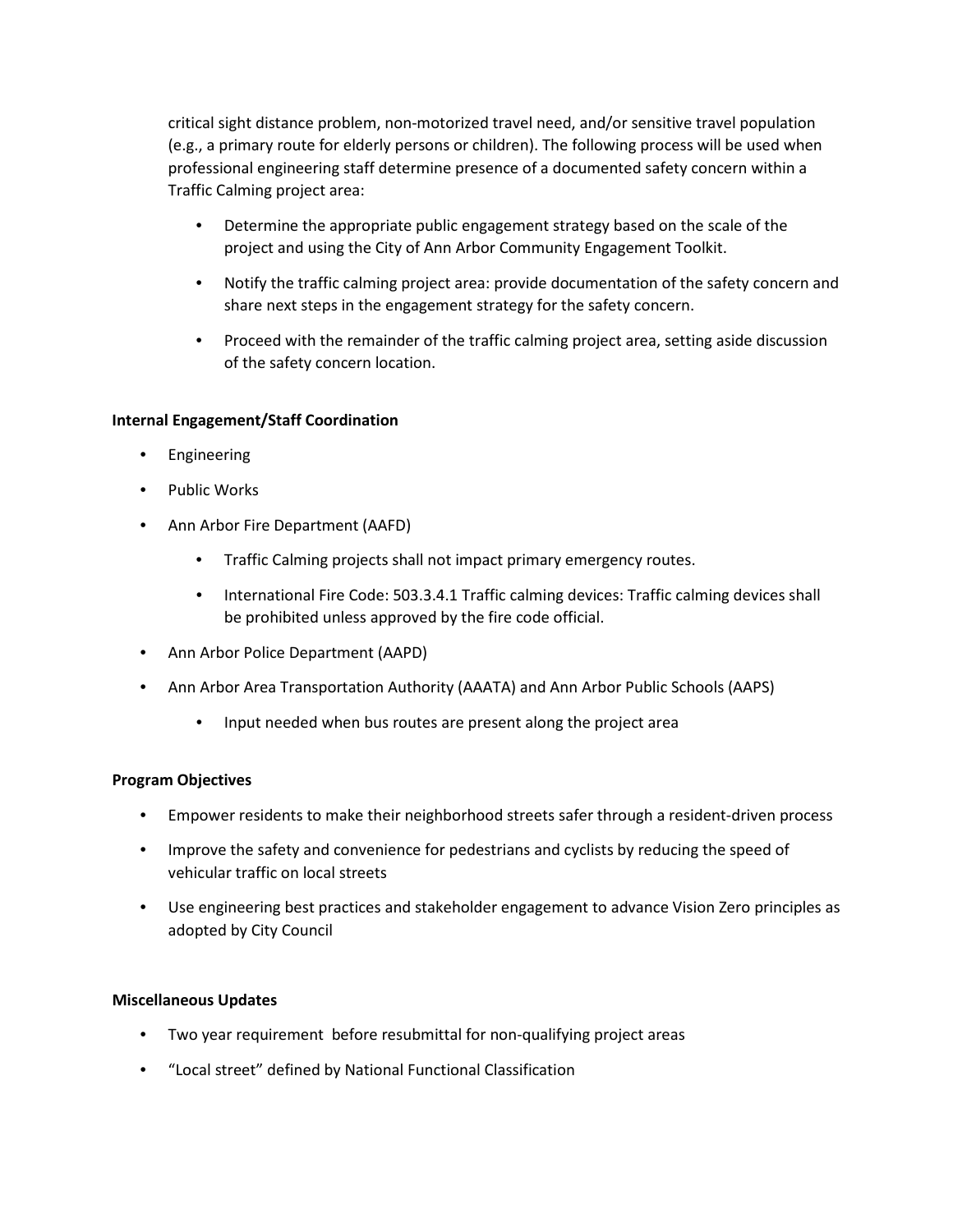## Public Engagement Process



## Program Objectives

- Empower residents to make their neighborhood streets safer through a resident-driven process
- Improve the safety and convenience for pedestrians and cyclists by reducing the speed of vehicular traffic on local street
- Use engineering best practices and stakeholder engagement to advance Vision Zero principles as adopted by City Council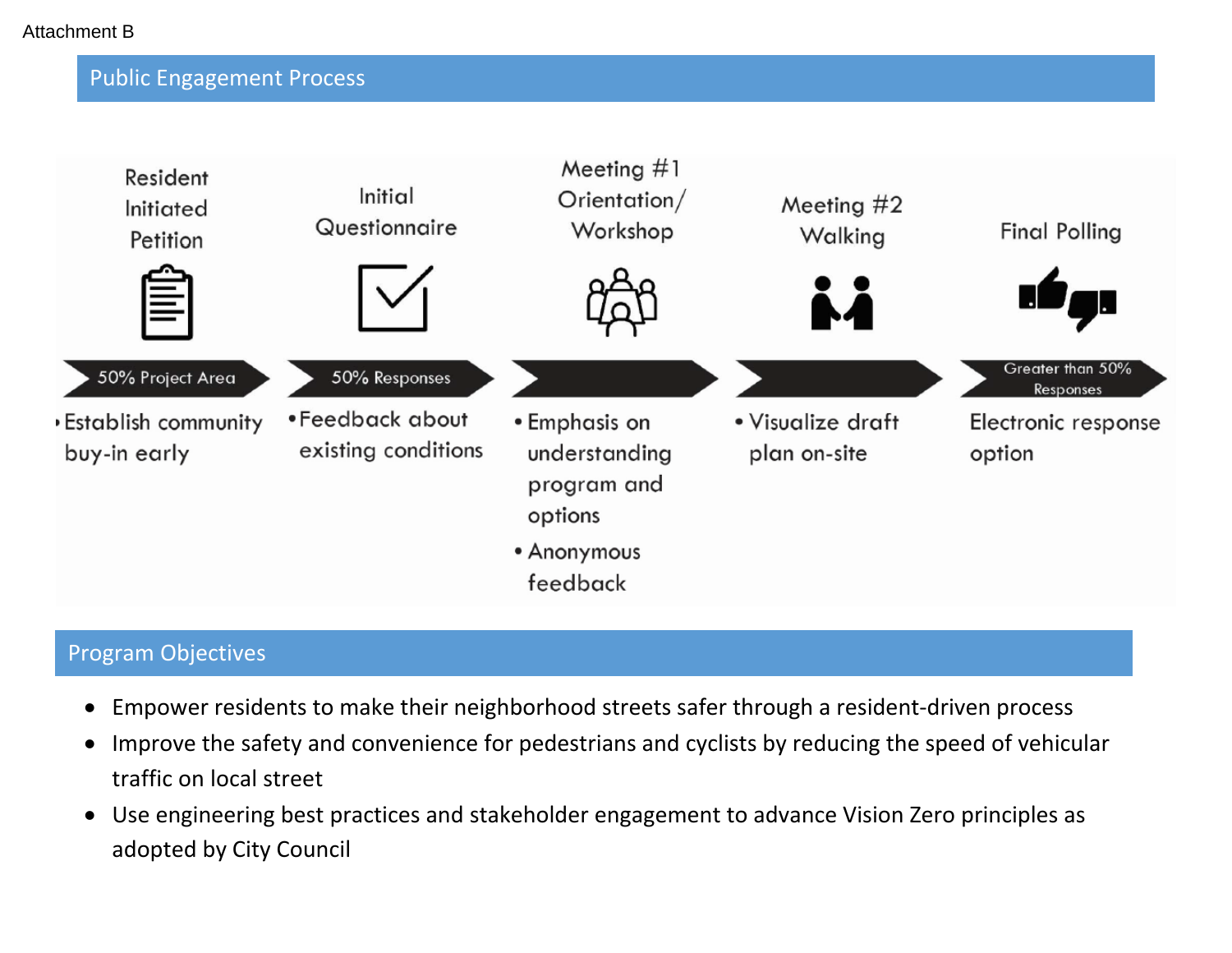# **Qualification Criteria**

## **\*Awards points on an incremental basis**

## **.A** total of 10 points needed for project qualification

| <b>Criteria</b>                                                                      | <b>Range</b>                         | <b>Points</b>  |
|--------------------------------------------------------------------------------------|--------------------------------------|----------------|
| <b>Qualifying Petition Support</b>                                                   | <50% does not qualify                |                |
| • Resident initiated<br>• Establish community buy-in early                           | $51 - 75%$                           | 3              |
| • Minimum requirement: Signatures from<br>50% of all addresses within the identified | 76 - 90 %                            | 5              |
| project area                                                                         | >90%                                 | 7              |
| 85th Percentile Speed                                                                | $<$ 25 mph                           | - 1            |
| • The speed at which 15% of traffic is<br>traveling over                             | 25 mph                               | 0              |
| • Speed study conducted by City over seven                                           | 26 - 27 mph                          | 3              |
| consecutive days<br>. Holidays and major events avoided for                          | 28 - 30 mph                          | 5              |
| data collection                                                                      | > 30 mph                             | 10             |
| <b>Percent Violators</b>                                                             | $0 - 30%$                            | $\Omega$       |
| • Percentage of vehicles exceeding the                                               | $31 - 50%$                           | 5              |
| legal speed limit                                                                    |                                      |                |
|                                                                                      | >50%                                 | 10             |
| <b>Average Daily Traffic (ADT)</b>                                                   | <= 250 vehicles                      | 0              |
|                                                                                      | $251 - 500$                          | 1              |
| • Average number of vehicles counted over                                            | $501 - 750$                          | 2              |
| a 24 hour period                                                                     | 751 - 1000                           | 3              |
|                                                                                      | 1001 - 1500                          | 4              |
|                                                                                      | $1501+$                              | 5              |
| Speed Related Crash History                                                          |                                      |                |
| $(5 \,\text{years})$                                                                 |                                      |                |
| • Reported crashes that cite excess speed in                                         | No                                   | $\Omega$       |
| previous five calendar years<br>. Must be a police report on file                    |                                      |                |
|                                                                                      | Yes                                  | 5              |
| School Travel (max 5 pts)                                                            | Outside of walk radius*              | $\overline{0}$ |
| *defined by school                                                                   | Inside of walk radius*               | 2 each         |
| • Walk Radius                                                                        | School property adjacent to project  |                |
| • Quarter mile around a public school                                                | Published priority school walk route | 5              |
|                                                                                      | Petition aligned with Safe Routes to |                |
|                                                                                      | School Committee Workplan            |                |
| <b>Major Pedestrian Generators</b>                                                   | Adjacent to corridor                 | 3              |
| (e.g., park, library, shopping                                                       |                                      |                |
| plaza, senior housing,                                                               | Within 1/8 mi. of project area       | 1 each         |
| community center.) (max 3                                                            |                                      | $1/2$ each     |
| pts)                                                                                 |                                      |                |
| • Locations people are likely to walk to.                                            |                                      |                |
|                                                                                      | Within 1/4 mi. of project area       |                |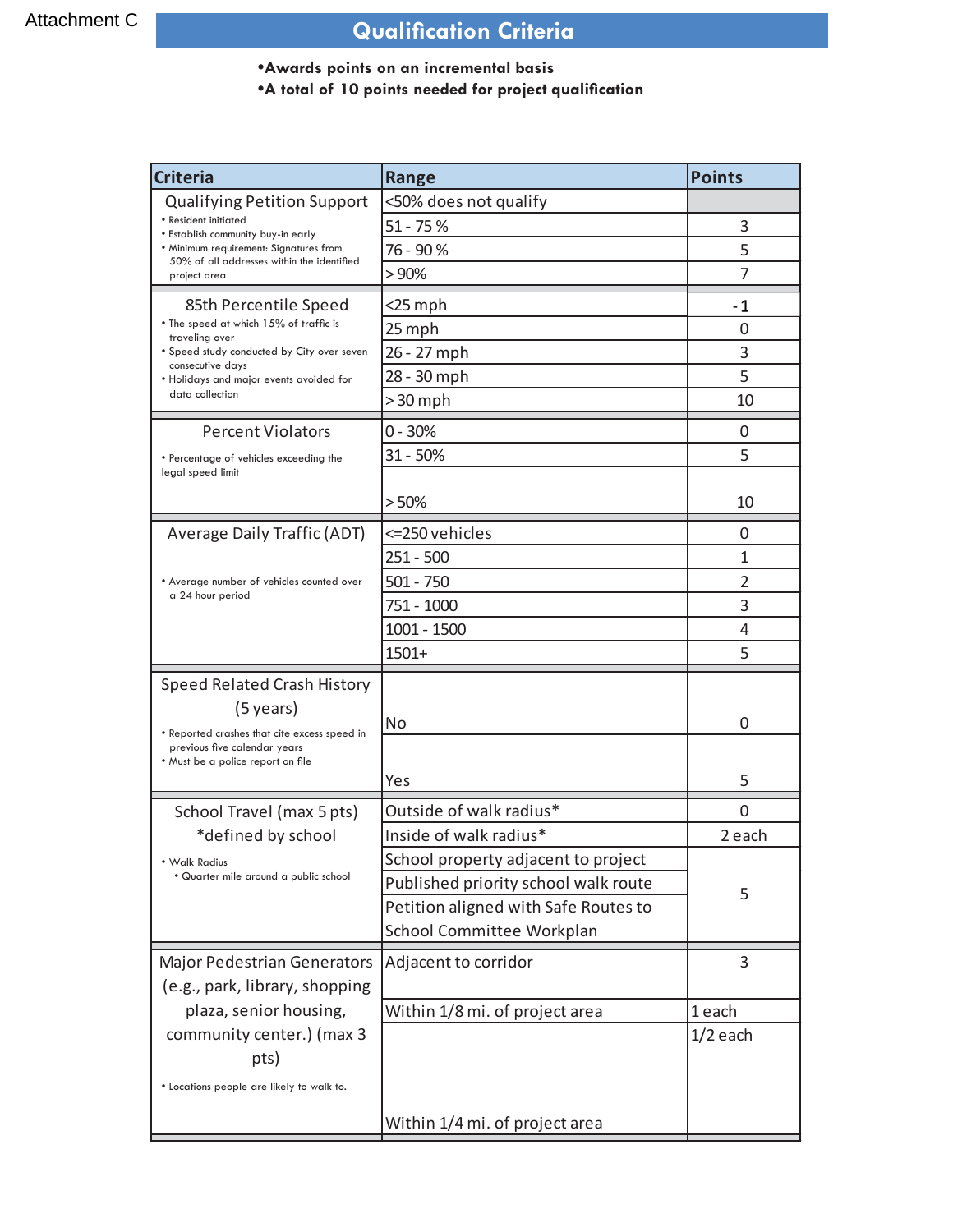## Attachment D

# **Traffic Calming Device Toolkit: Vertical Deflection Devices**

- Vehicles driving over vertical device greater than 25 mph will feel discomfort
- **.** Devices are marked with painted chevrons to increase visibility for oncoming motorists
- **Emergency response may be delayed 2 to 10 seconds per device**
- **Possible increase in traffic noise**

|                                             |            | <b>Description/Considerations</b>                                                                                                                                                                                                                                                                                                                                                                                      | Cost   |  |
|---------------------------------------------|------------|------------------------------------------------------------------------------------------------------------------------------------------------------------------------------------------------------------------------------------------------------------------------------------------------------------------------------------------------------------------------------------------------------------------------|--------|--|
| <b>Speed Hump</b>                           | B          | Speed humps are 12 feet wide, 3 inches high, have a<br>parabolic shape, and extend the full width of the street.<br>• 20-25% speed reduction on average<br>• 18% average traffic volume reduction<br>• 13% average crash reduction                                                                                                                                                                                     | \$     |  |
| <b>Speed Table</b>                          |            | Speed tables are typically 22 feet wide - including a<br>10 foot wide center platform and slopes tapering down<br>on each side, 3 inches high and extend the full width of<br>the street. The center platform width is variable and can<br>be customized to the location.<br>• 12% average traffic volume reduction<br>• 45% average collision reduction<br>• Less speed reduction than speed humps                    | \$\$   |  |
| <b>Raised Crosswalks</b>                    |            | Raised crosswalks are 18 feet wide - including a 6 foot<br>wide center platform marked with crosswalk striping and<br>slopes tapering down on each side, 3 inches high and<br>extend the full width of the street.<br>• 20-25% average speed reduction<br>• 18% average traffic volume reduction<br>• 13% average crash reduction<br>• Increases the visibility of pedestrians<br>· Installation must be ADA-compliant | \$\$   |  |
| <b>Raised Intersections</b>                 | $0$ (typ.) | A raised intersection involves ramping each side of an<br>intersection approach and raising the entire intersection 3<br>inches. Where there are pedestrian crossings, crosswalks<br>can also be marked and raised to the elevation of the<br>raised intersection.<br>· Improves pedestrian visibility<br>. May require utility work<br>• Installation must be ADA-compliant                                           | \$\$\$ |  |
| <b>Other</b><br><b>Neighborhood Gateway</b> |            |                                                                                                                                                                                                                                                                                                                                                                                                                        |        |  |
| <b>Treatment</b>                            |            | A physical landmark that indicates a change from a<br>higher speed arterial road to a lower speed residential<br>or commercial district.<br>• Increases awareness for residential speeds<br>. May require additional right-of-way<br>• Neighborhood would bear landscaping installation<br>and maintenance cost                                                                                                        |        |  |

Picture and Diagram Sources:<br>Dan Burden, City of Northhampton, Beta Inc., National Association of City Transportation Officials, Michigan Department of<br>Transportation, Federal Highway Administration

Also Care and Council Street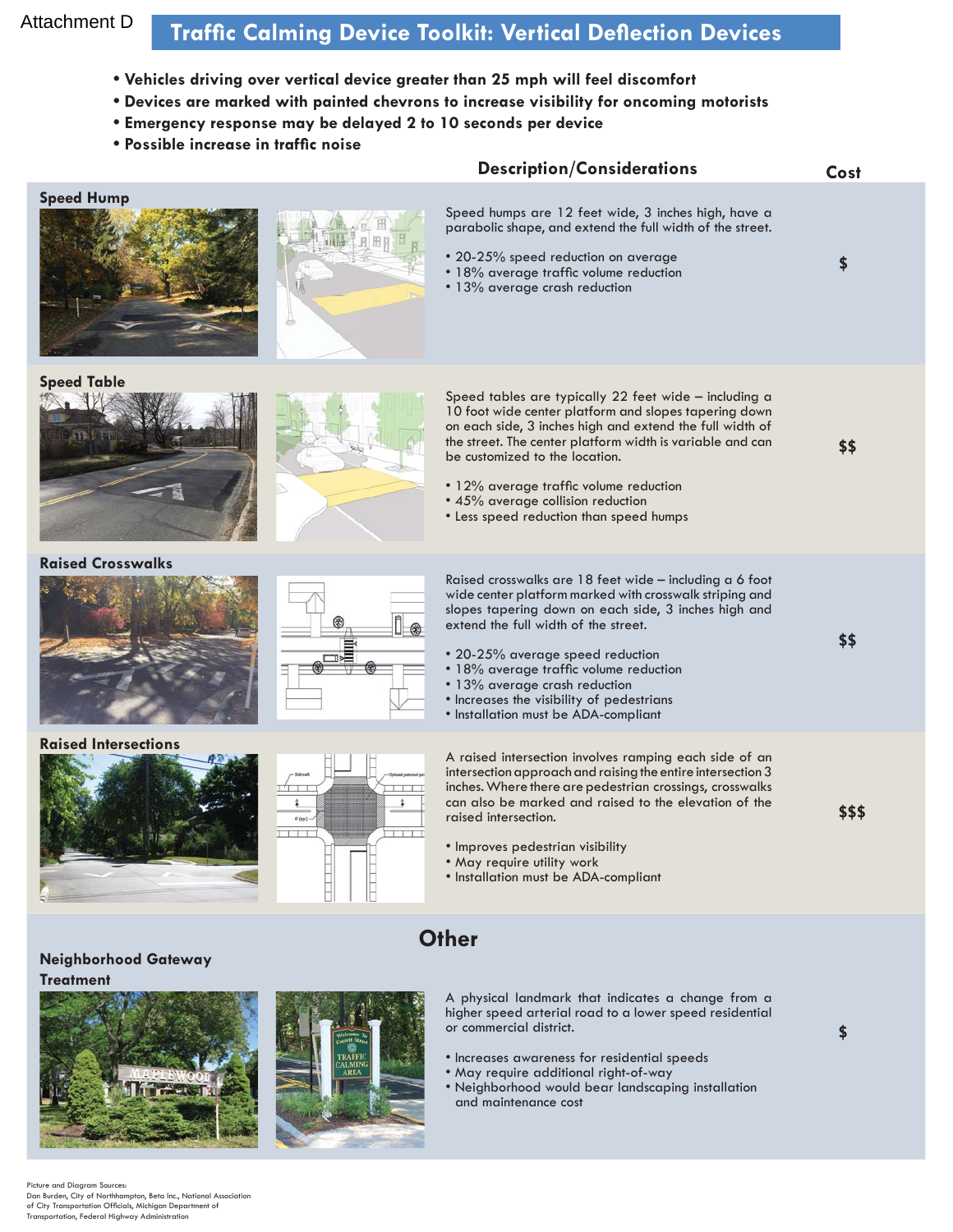### Attachment D **Continued**

## **Traffic Calming Device Toolkit: Horizontal Deflection Devices**

- **Provide opportunities for neighborhood landscaping**
- **Neighborhood would bear landscaping installation and maintenance costs**
- $\bullet$  Landscaping must be designed to maintain pedestrian visibility
- **Emergency response may be delayed 2 to 10 seconds per device**
- **Narrowed roadway section can reduce speed (perception of less room for error)**

# **Description/Considerations** Cost







- Minor reduction in traffic volume
- 1-lane chokers

Œ

- 14% speed reduction
- 20% reduction in traffic volume Rely on regulatory signs and driver courtesy
- Devices applied at intersection and midblock locations:
	- Shorten pedestrian crossing distance
	- Improve pedestrian visibiity
	- Eliminate illegal parking
- May require drainage considerations
- May require loss of on-street parking • May cause debris to collect around the device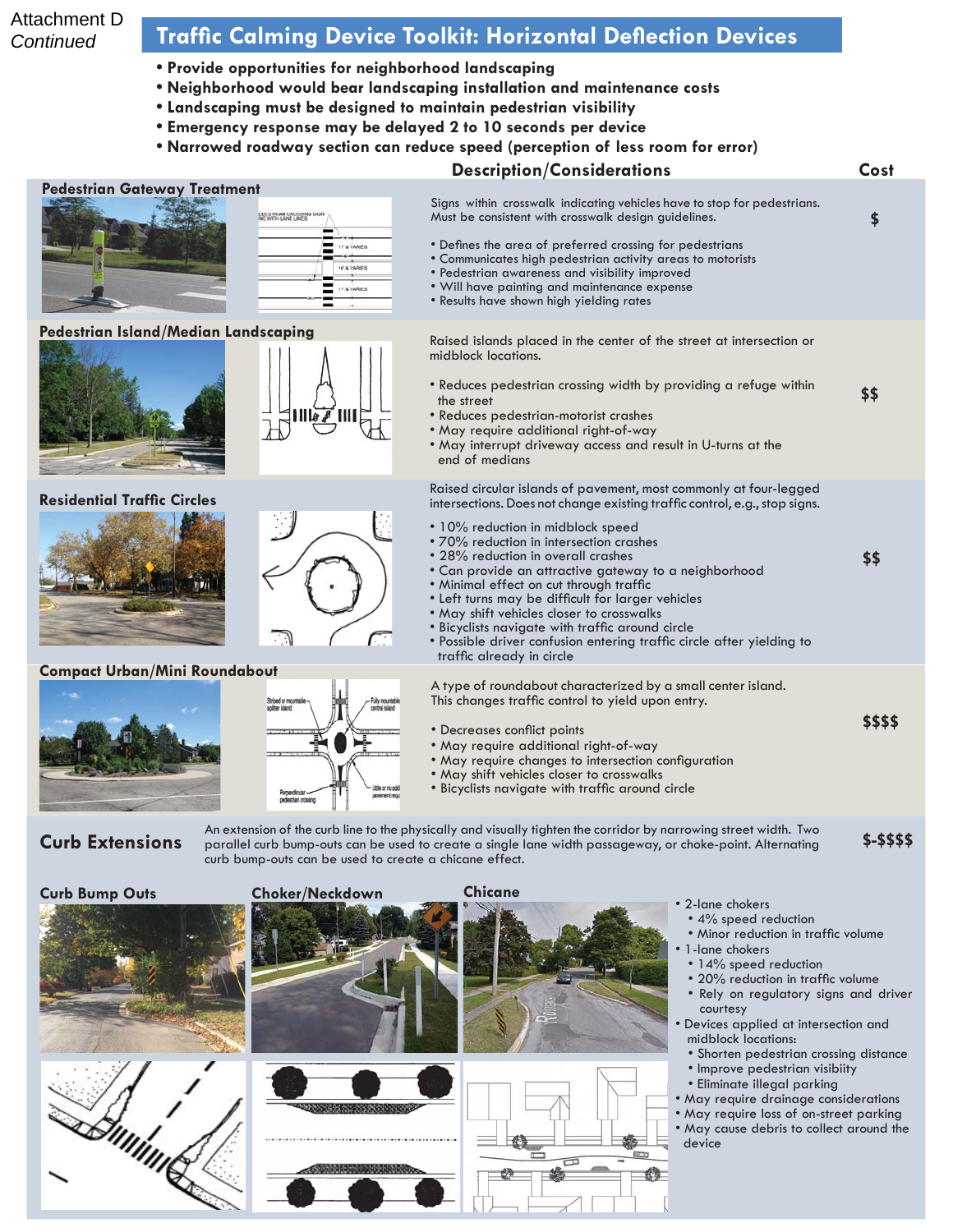Transportation Commission Traffic Calming Task Force Recommendations

Task Force Members: Councilmember Ackerman, Jared Hoffert, Bradley Parsons, Patti Smith

Task Force recommendations regarding the proposed Traffic Calming Program Update are provided below. Additional background and detail is provided in Appendix A.

- 1. Recommend allowing streets with an  $85<sup>th</sup>$  percentile speed less than 25 mph the opportunity to qualify and replace <25mph "does not qualify" with "-1" on the qualification criteria rubric.
- 2. Recommend Traffic Calming Program annual budget of \$100,000-\$150,000 and exploration of funding options outside of ACT51.
- 3. Recommend ongoing exploration of a "Tier 2" addition to the existing Traffic Calming Program to address speed, safety and cut-through traffic.
- 4. Recommend that unanticipated outcomes of treatments be identified in the toolbox.
- 5. Recommend flexibility to expand the toolbox of treatments, including temporary treatments, and treatments not specifically identified in the Program.
- 6. Recommend staff utilize a variety of tools and techniques for public input and reaction including presentation of design alternatives for a project area, when appropriate.
- 7. Recommend that staff improve public awareness about programs that are complementary to Traffic Calming, including an updated, user-friendly online interface.
- 8. Recommend staff consider ways to better integrate Ann Arbor Public Schools (AAPS) into discussions and solutions when Traffic Calming requests are near schools, and encourage AAPS to involve staff and the community in traffic calming related work they may pursue or recommend.
- 9. Recommend that Council maintains authority for Traffic Calming Program approval.

**MOTION:** The Transportation Commission accepts the Traffic Calming Task Force recommendations and recommends that City Council approve the revised Traffic Calming Program inclusive of the changes described above.

August 15, 2018: A motion was made by Gordon, seconded by Naheedy, that the Traffic Calming Task Force recommendations be Accepted as amended by the Commission and forwarded to the City Council and should be returned by 10/1/2018. The Transportation Commission recommends that City Council approve the revised Traffic Calming Program inclusive of Task Force recommendations. On a unanimous voice vote, the Chair declared the motion carried.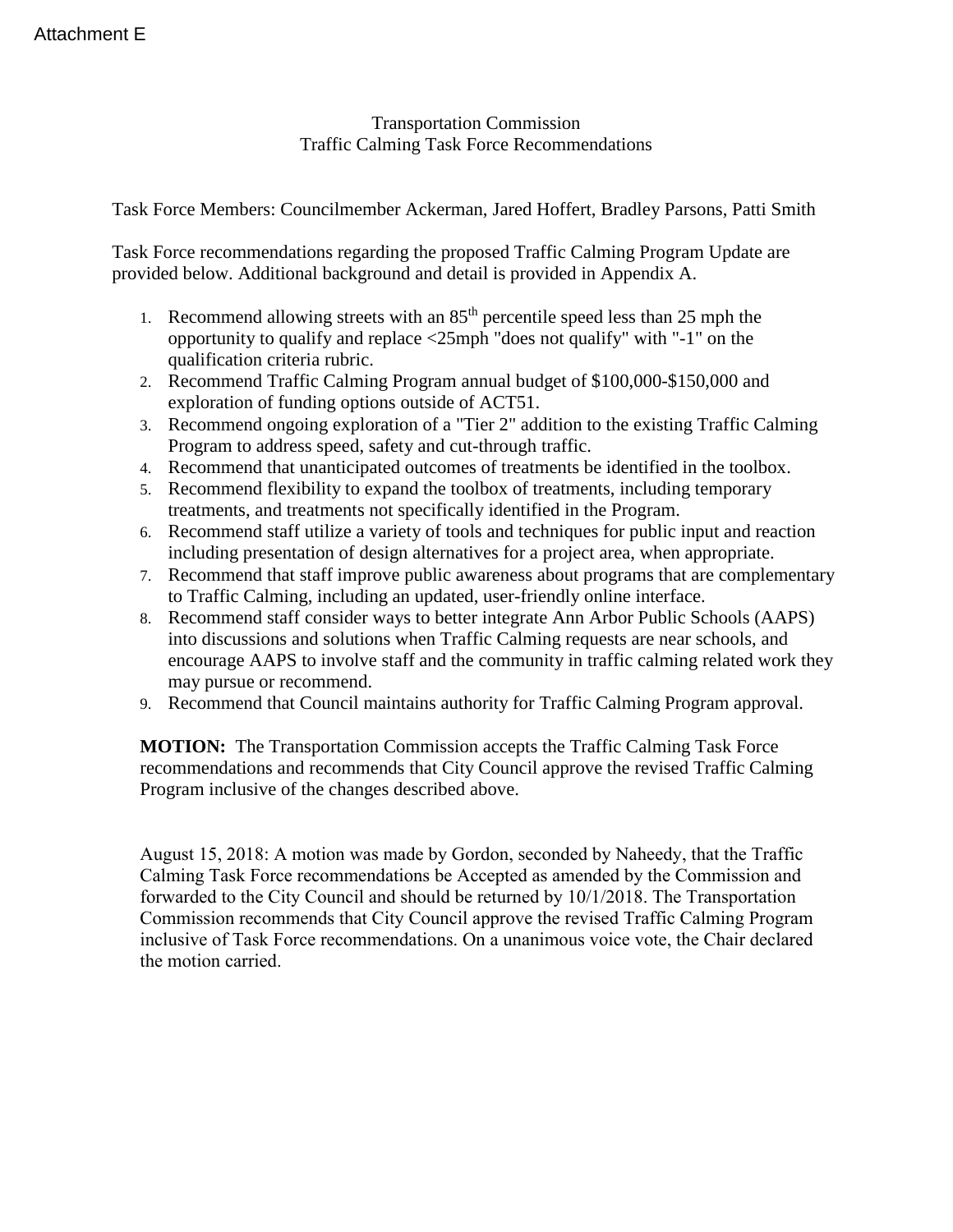## **Appendix A**

### **Background**

The Traffic Calming Task Force met with staff four times in July and August to review the draft Traffic Calming Program update. The following are highlights from the discussion which resulted in the Task Force recommendations. Staff comments are provided in italics.

### **Supporting Detail**

1. 85th Percentile Speed Qualification Criterion

As currently drafted, the Traffic Calming Program requires the 85<sup>th</sup> percentile speed to be at or above 25 mph in order to qualify for the Traffic Calming Program. The Task Force recommends that this criterion be changed so that neighborhoods could qualify if they experience an  $85<sup>th</sup>$  percentile speed below 25 mph and that a value of negative one (-1) be given for an 85th percentile speed below 25 mph.

- *Staff agrees with this recommendation.*
- 2. Traffic Calming Program Budget

Currently, City Council budgets under \$40,000 annually for the Traffic Calming Program to cover all staff costs and construction costs associated with traffic calming petitions as well as maintenance of existing treatments. The Task Force believes this funding amount to be inadequate to fund the desired two to three traffic calming petitions per year and recommends a budget between \$100,000 and \$150,000 annually. The Task Force has concerns about the exclusive use of Act 51 funds for the Traffic Calming Program because of possible limitations on that funding source.

- *Staff believes that a budget between \$100,000 and \$150,000 would adequately fund between two and three traffic calming projects from petition through construction. Staff will request augmentation of the Traffic Calming budget as part of the next biennial budget process.*
- 3. Tier 2 Traffic Calming Program

As currently drafted, the Traffic Calming Program applies to neighborhood streets only (i.e., functional classification is 'local') and emphasizes speed reduction. The Task Force recommends that the City explore a Tier 2 Traffic Calming Program so that community stakeholders can address concerns related to safety, speeds, and cut-through traffic. The San Jose Tier 2 Traffic Calming Program should be referenced as an example.

- *Staff agrees and will pursue development of a Tier 2 Traffic Calming Program upon completion of the neighborhood street Traffic Calming Program update and contingent upon available budget and resources. Staff will engage the Transportation Commission in the development of the Tier 2 Traffic Calming Program.*
- 4. Treatment Considerations Unanticipated Outcomes The Task Force has observed that certain types of treatments may have unanticipated outcomes. For example, vehicles may swerve into the crosswalk as the driver navigates